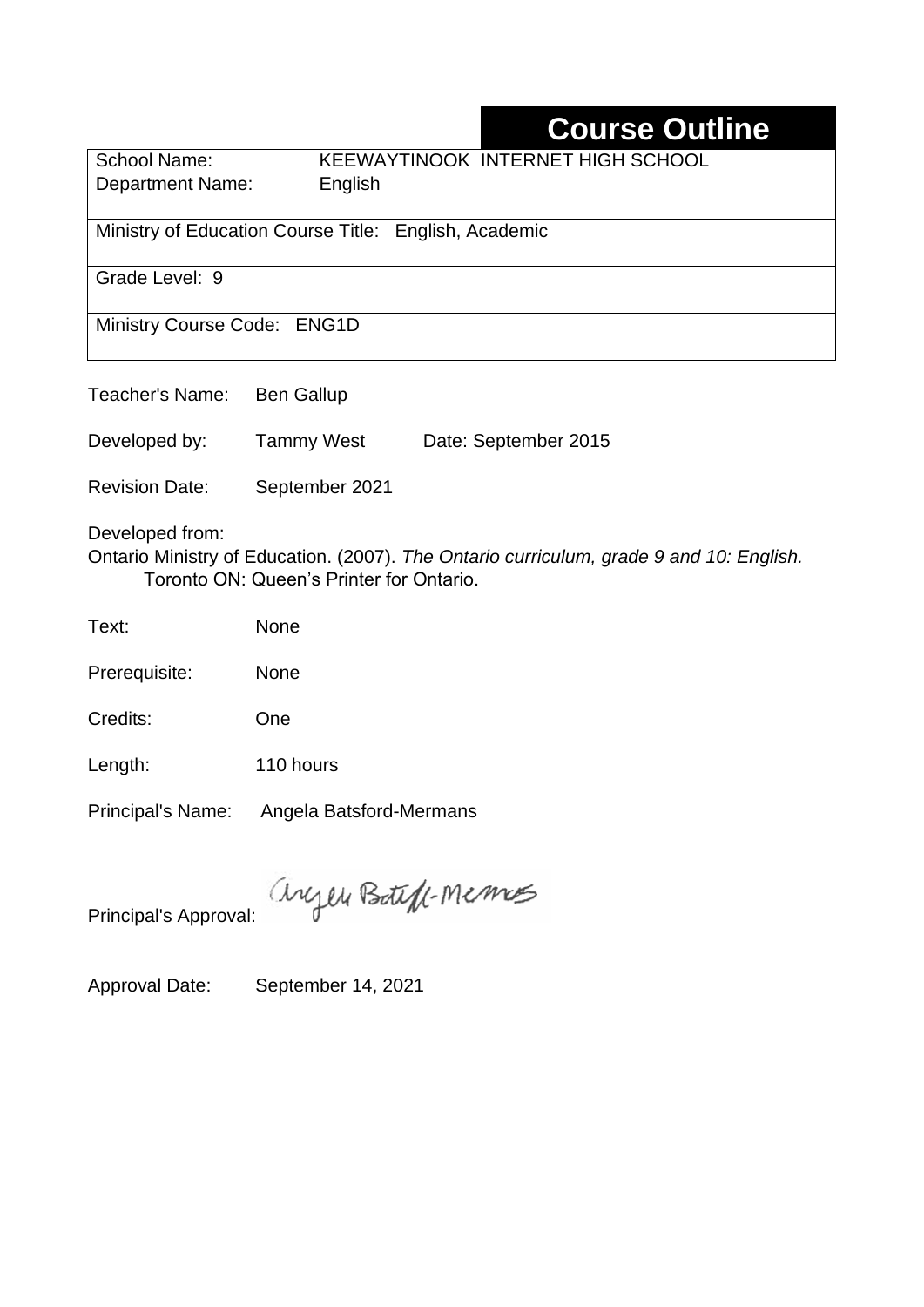# *Course Description/Rationale*

This course is designed to develop the oral communication, reading, writing and media literacy skills that students need for success in their secondary school academic programs and in their daily lives. A variety of texts and resources have been chosen, however there is an emphasis on indigenous texts to help students further understand themselves and their culture, traditions and histories Students will analyze literary texts from contemporary and historical periods, interpret informational and graphic texts, and create oral, written and media texts in a variety of forms. An important focus will be on the use of strategies that contribute to effective communication. The course is intended to prepare students for the Grade 10 academic English course, which leads to university or college preparation courses in Grade 11 and 12.

# *Overall Curriculum Expectations*

#### **Oral Communication**

- Listen in order to understand and respond appropriately in a variety of situations for a variety of purposes;
- Use speaking skills and strategies appropriately to communicate with different audiences for a variety of purposes;
- Reflect on and identify their strengths as listeners and speakers, areas for improvement, and the strategies they found most helpful in oral communication situations

#### **Reading and Literature Studies**

- Read and demonstrate an understanding of a variety of literary, informational, and graphic texts, using a range of strategies to construct meaning;
- Recognize a variety of text forms, text features, and stylistic elements and demonstrate understanding of how they help communicate meaning;
- Use knowledge of words and cueing systems to read fluently;
- Reflect on and identify their strengths as readers, areas for improvement, and the strategies they found most helpful before, during, and after reading

#### **Writing**

- Generate, gather, and organize ideas and information to write for an intended purpose and audience;
- Draft and revise their writing, using a variety of literary, informational, and graphic forms and stylistic elements appropriate for the purpose and audience;
- Use editing, proofreading, and publishing skills and strategies, and knowledge of language conventions, to correct errors, refine expression, and present their work effectively;
- Reflect on and identify their strengths as writers, areas for improvement, and the strategies they found most helpful at different stages in the writing process

#### **Media Studies**

- Demonstrate an understanding of a variety of media texts;
- Identify some media forms and explain how the conventions and techniques associated with them are used to create meaning;
- Create a variety of media texts for different purposes and audiences, using appropriate forms, conventions, and techniques

# *Course Content*

| Unit                                | Length   |
|-------------------------------------|----------|
| 1. Narrative Forms and Voices       | 25 hours |
| 2. Drama Studies - Romeo and Juliet | 25 hours |
| 3. Poetic Forms and Voices          | 20 hours |
| 4. Novel Study - Indian Horse       | 25 hours |
| 5. Media Studies                    | 15 hours |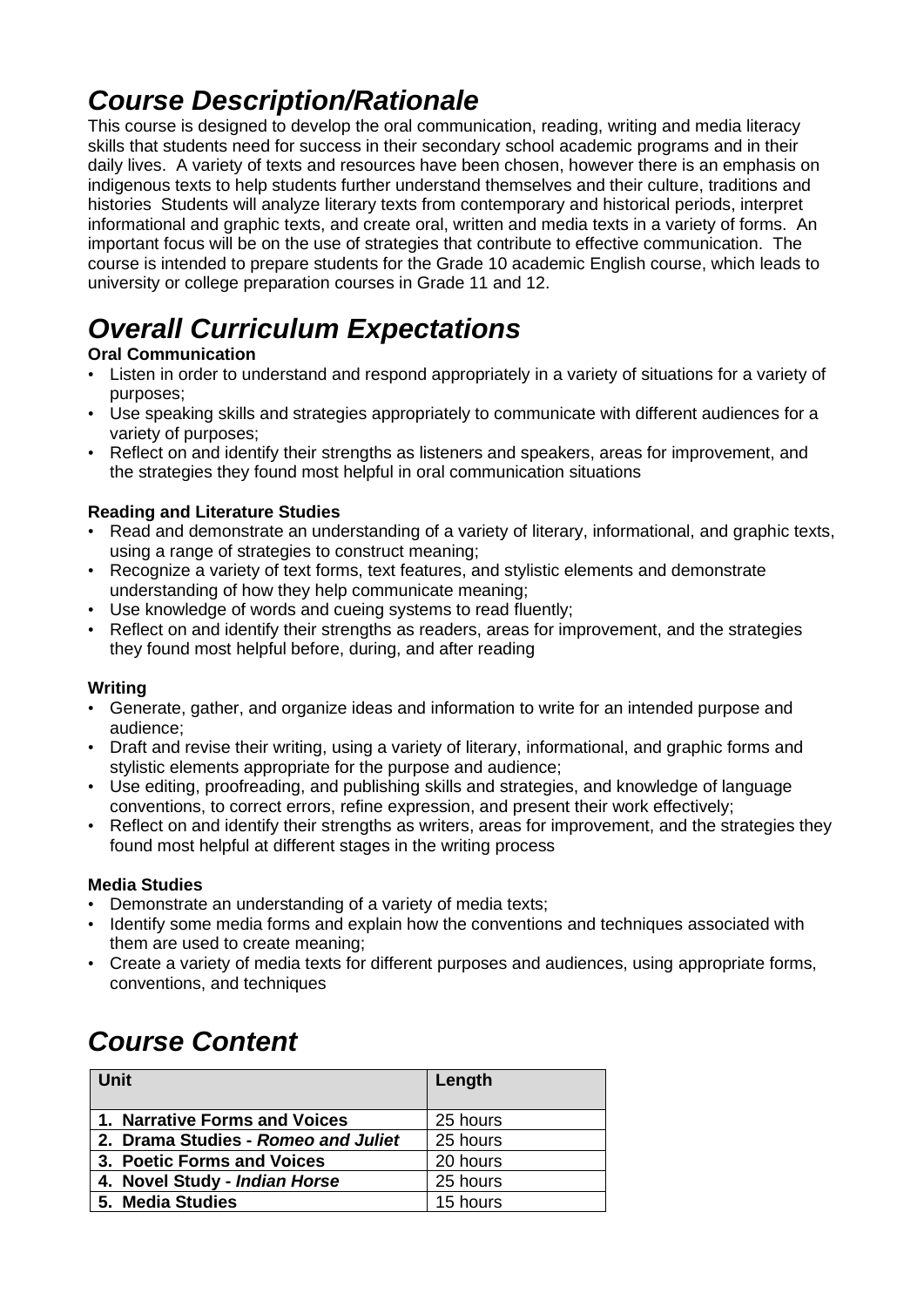### *Unit Descriptions*

#### **Unit 1 – Narrative Forms and Voices**

Students will develop an understanding of the conventions of narrative literature and language. Students will read and study a range of short narratives, including Indigenous and non-Indigenous short stories, novellas, narrative poetry, myths, legends, short animated films, and short feature films. They will apply appropriate strategies to read, understand, and interpret narrative texts. Students will use their knowledge of the elements of the narrative, such as plot, character, setting, conflict, theme, and mood to understand and interpret narrative texts. Students will demonstrate their understanding of narrative by recording their thoughts, ideas, and feelings in a variety of personal and interactive responses and by creating and sharing their own narratives. Students will write descriptive and expository paragraphs, thereby providing a foundation for writing the fiveparagraph essay. Ongoing personal reading and writing are essential for students to develop mature communication skills.

#### **Unit 2 – Drama Studies -** *Romeo and Juliet*

Students will apply the skills learned in the preceding units to the analysis and study of drama. Students will identify, analyse, and interpret the elements of dramatic structure, character and characterization, theme, setting, and stylistic features of drama, including movement and voice. Students will understand the importance of the context (social, cultural, political) in which a literary work was created. Students will use their knowledge and understanding of drama to reach a fuller understanding and appreciation of the writer's ability to integrate all the elements of drama to create a complex, stimulating, and satisfying work of literature. Students will demonstrate their understanding by recording their thoughts, ideas, and feelings about the characters, conflicts, and themes of the work in a variety of personal and interactive responses; by writing and publishing a literary exposition; by rehearsing and performing a dramatic scene; and by creating and sharing a media work.

#### **Unit 3 – Poetic Forms and Voices**

Students will read and study a variety of poetic forms and learn to identify different types of poems (i.e., lyric, expository, didactic, narrative, dramatic). Students will apply appropriate strategies to read, understand, and interpret poetic texts. They will learn to understand the value of auditory devices, figurative language, and form in creating powerful poetry. During this unit, students will demonstrate their understanding of poetry by writing Response Journals, explications of poems, and original poetry; by participating in class activities; by presenting poems orally; by adapting a poem to a media form; and creating a Poetry Anthology. Students will be encouraged to draw on their personal experiences of life in a northern, isolated Indigenous community when they follow the writing process.

#### **Unit 4 – Novel Study -** *Indian Horse*

Students will read and analyze Richard Wagamese's Indian Horse. Students will be given a historical overview of Residential Schools as they relate to the novel. Students will be asked to complete a pre-reading assignment where they will respond to a scenario and create their own journal entries. Students will complete quizzes for each chapter to test their basic knowledge of the book. Students will study the various characters throughout the novel and will create their own short stories and poems, based on their experiences of life in a northern, isolated Indigenous community. At the end of the unit, students will be given the opportunity to view the film for Indian Horse and write a film review while comparing it to the text.

#### **Unit 5 – Media Studies**

Students will learn about the different formats of media (TV, radio, internet, newspapers) and the effects on the viewer. Students will learn about the stereotypes and biases that exist in our world today, investigate how these stereotypes and biases may affect minorities, including Indigenous peoples, and how they may overcome these stereotypes and biases. Students will learn to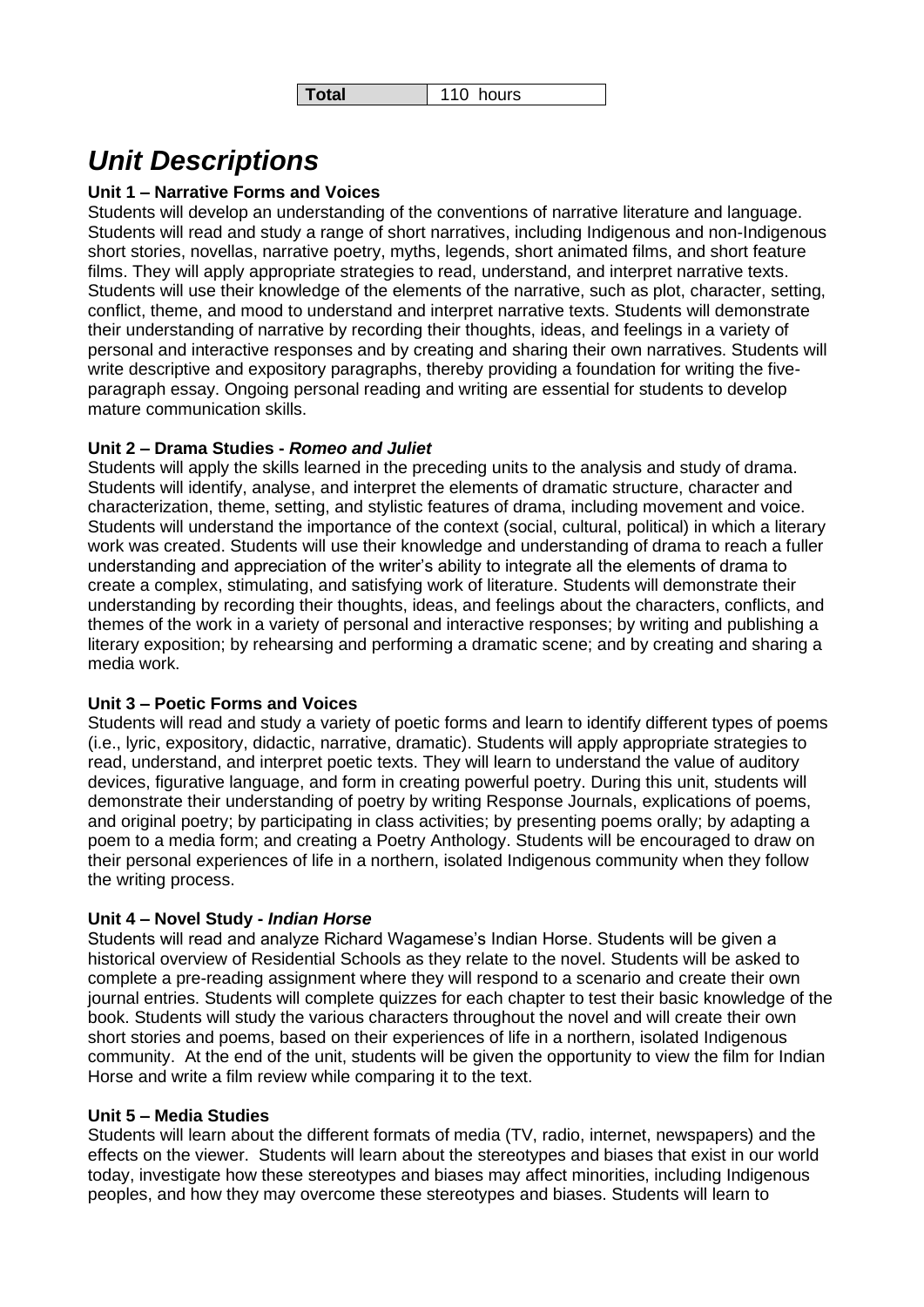differentiate between fact and opinion and learn how to form their own opinions on a subject by supporting their ideas with concrete facts. Students will create their own advertisement and review how it relates to the viewer and de-construct preconceived notions and stereotypes.

### *Teaching/Learning Strategies*

This course is organized into an eight-week series of lessons and activities that are presented to students in remote northern communities via the internet. The eighth week is used for course consolidation, review, and the final examination. Teacher and students communicate over the internet through timely activity feedback, emails, messages, video and audio calls. Mentors in the classrooms assume the role of liaison between the teacher and student while also supporting a holistic approach to motivate, engage and support each individual student.

A variety of strategies are used in the online delivery of this course. Some instructional strategies include:

- anticipatory discussion before students read text to allow them to make connections and preview text;
- direct instruction on skimming, scanning, and self-questioning;
- pre-teaching of key vocabulary;
- read-alouds that model strategies for predicting, monitoring comprehension,
- clarifying, making inferences, understanding text features and text organization, and distinguishing between fact and opinion;
- small-group and partner support and interaction during reading, viewing, listening, and speaking tasks:
- opportunities for rehearsal/practice/presentation;
- templates and graphic organizers as tools to understand text and make notes:
- prompts and starter statements to encourage response and reflection;
- scaffolding writing instruction using templates to guide writing; and
- use of lists as pre-writing and after reading activities.

Learning goals are discussed at the beginning of each assignment and success criteria is provided to students. The success criteria are used to develop the assessment tools in this course, including rubrics and checklists.

### *Evaluation*

The final grade will be determined as follows (Ontario Ministry of Education, 2010):

- Seventy per cent of the grade will be based on evaluation conducted throughout the course. This portion of the grade should reflect the student's most consistent level of achievement throughout the course, although special consideration should be given to more recent evidence of achievement.
- Thirty per cent of the grade will be based on a final evaluation administered at or towards the end of the course. This evaluation will be based on evidence from one or a combination of the following: an examination, a performance, an essay, and/or another method of evaluation suitable to the course content. The final evaluation allows the student an opportunity to demonstrate comprehensive achievement of the overall expectations for the course (p. 41).

Ontario Ministry of Education. (2010). *Growing success: Assessment, evaluation and reporting in Ontario schools*. Toronto ON: Queen's Printer for Ontario.

| Type of<br><b>Assessment</b> | Category                    | <b>Details</b>                                                                                                         | Weigh<br>ting<br>(%) |
|------------------------------|-----------------------------|------------------------------------------------------------------------------------------------------------------------|----------------------|
| Term Work<br>(70%)           | Knowledge/<br>Understanding | Understand and explain the effect of specific<br>elements of style in a variety of literary and<br>informational texts | 13                   |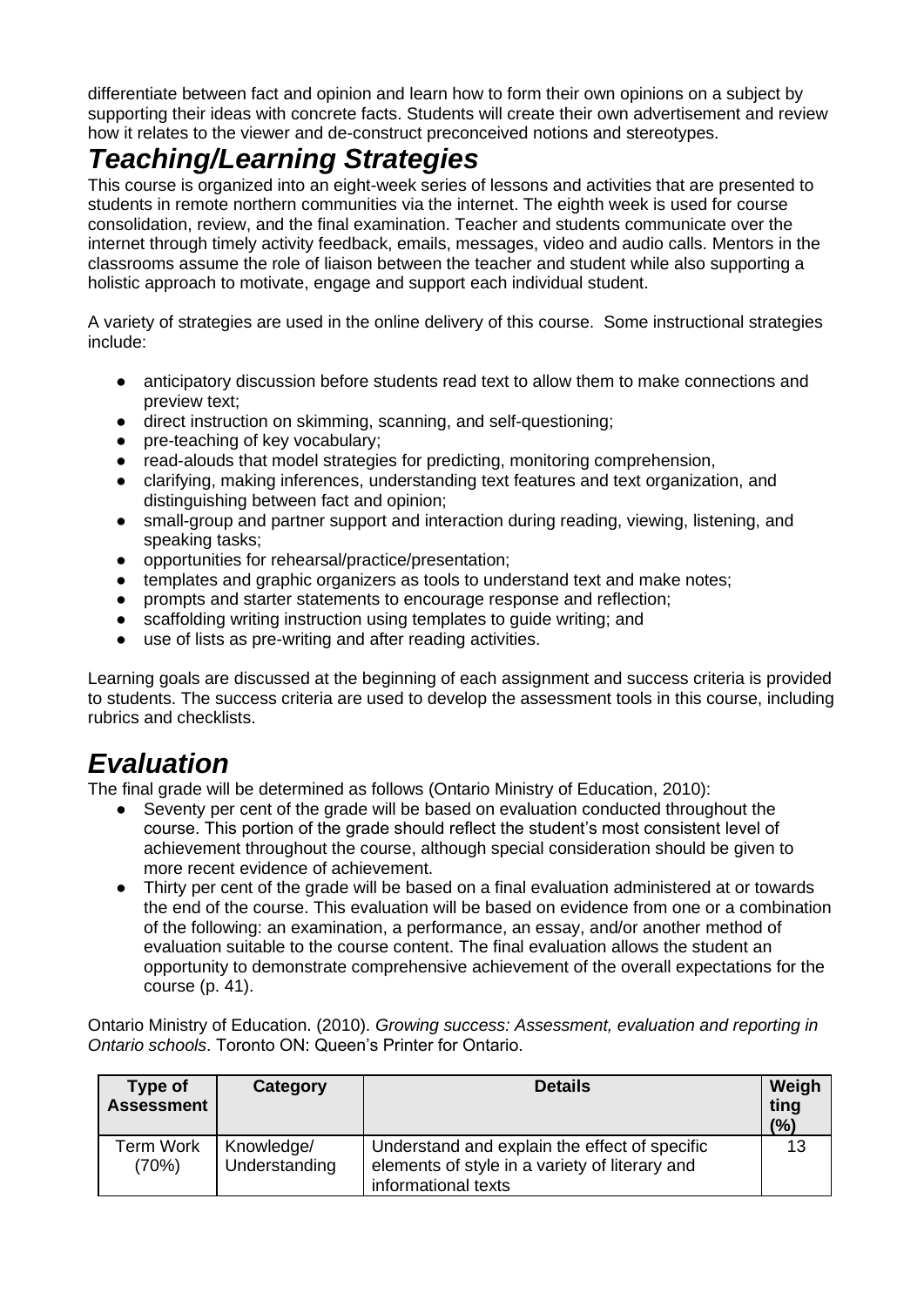|                              |                                  | Select and read texts for a variety of purposes<br>Use print and electronic sources to gather<br>information and explore ideas in written work                                                                                                                                                 |                |
|------------------------------|----------------------------------|------------------------------------------------------------------------------------------------------------------------------------------------------------------------------------------------------------------------------------------------------------------------------------------------|----------------|
|                              | Thinking                         | Make inferences based on information and ideas<br>presented in texts<br>Recognize, describe and correct sentence errors                                                                                                                                                                        | 19             |
|                              |                                  | in oral and written communication                                                                                                                                                                                                                                                              |                |
|                              | Communication                    | Use a variety of forms of writing to express<br>themselves, clarify ideas and engage the<br>audience's attention, imagination and interest<br>Explain how authors and editors use design<br>elements to help convey meaning<br>Orally communicate question via a recording<br>device on Moodle | 19             |
|                              | Application                      | Create media works for different purposes<br>Use listening techniques and oral communication<br>skills to participate in classroom discussions and<br>more formal activities such as storytelling, role<br>playing and reporting/presenting, for specific<br>purposes and audiences            | 19             |
| Final<br>Evaluation<br>(30%) | Culminating<br>Activity<br>(15%) | Knowledge/Understanding                                                                                                                                                                                                                                                                        | 3              |
|                              |                                  | <b>Thinking</b>                                                                                                                                                                                                                                                                                | 4              |
|                              |                                  | Communication                                                                                                                                                                                                                                                                                  | 4              |
|                              |                                  | Application                                                                                                                                                                                                                                                                                    | 4              |
|                              | Exam                             | Knowledge/Understanding                                                                                                                                                                                                                                                                        | 3              |
|                              | (15%)                            | Thinking                                                                                                                                                                                                                                                                                       | 4              |
|                              |                                  | Communication                                                                                                                                                                                                                                                                                  | $\overline{4}$ |
|                              |                                  | Application                                                                                                                                                                                                                                                                                    | $\overline{4}$ |
|                              |                                  | <b>TOTAL</b>                                                                                                                                                                                                                                                                                   | 100            |

### *Assessment/Evaluation Strategies*

A variety of assessment and evaluation methods, strategies and tools are required as appropriate to the expectation being assessed. These include diagnostic, formative, and summative within the course and within each unit.

Assessment *for* learning and assessment *as* learning is obtained through a variety of means, including the following:

- Peer feedback on blog responses
- Ongoing descriptive feedback, including descriptive feedback on students' preliminary version of their opinion essay
- Small-group conversations to develop their opinions and communication skills
- Reading journal
- Self-assessment used to revise a media form
- Observations of student's rehearsal of an oral presentation
- Conversations with student on a regular basis (synchronous and asynchronous)

Evidence of student achievement (assessment *of* learning) is collected from various sources, including the following:

- Observation of individual contribution in a group role-playing activity
- Ongoing observations of most consistent work, with consideration given to most recent work
- Media presentation expressing an opinion
- Novel study projects
- Opinion essay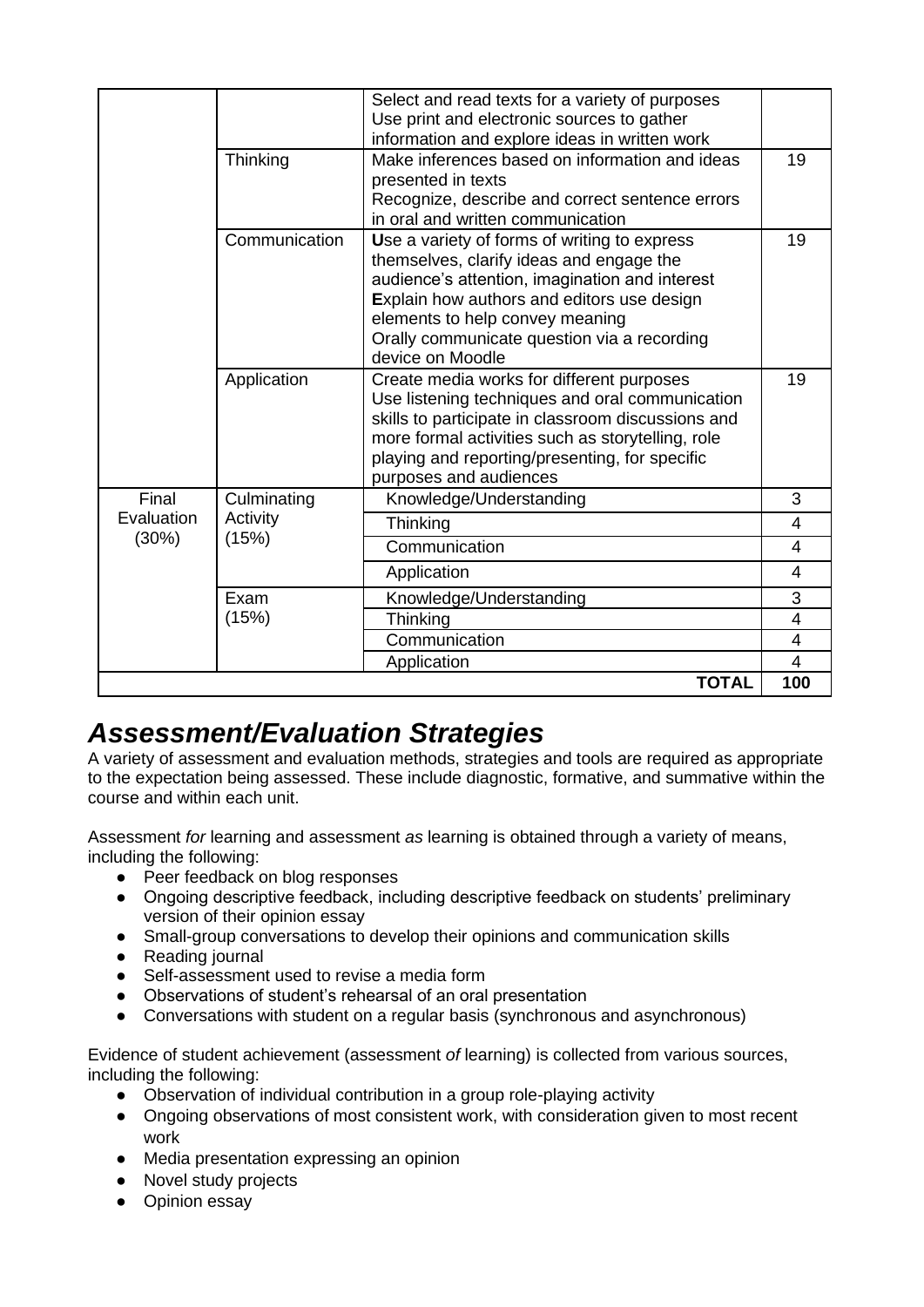- Final exam
- Content quizzes based on novel study

The Ministry of Education's 2010 document, *Growing Success*, outlines the seven fundamental principles that guide best practice in the assessment and evaluation of students. KiHS teachers use practices that:

- are fair, transparent, and equitable for all students:
- support all students, including those with special education needs, those who are learning the language of instruction (English or French), and those who are First Nation, Métis, or Inuit;
- are carefully planned to relate to the curriculum expectations and learning goals and, as much as possible, to the interests, learning styles and preferences, needs, and experiences of all students;
- are communicated clearly to students and parents at the beginning of the course and at other points throughout the school year or course;
- are ongoing, varied in nature, and administered over a period of time to provide multiple opportunities for students to demonstrate the full range of their learning;
- provide ongoing descriptive feedback that is clear, specific, meaningful, and timely to support improved learning and achievement;
- develop students' self-assessment skills to enable them to assess their own learning, set specific goals, and plan next steps for their learning (p.6).

### *Resources*

Ontario Ministry of Education. (n.d.). *Indigenous education strategy.* <http://www.edu.gov.on.ca/eng/aboriginal/>

- Ontario Ministry of Education. (2007). *The Ontario curriculum, grade 9 and 10: English.* Toronto ON: Queen's Printer for Ontario.
- Ontario Ministry of Education. (2010). *Growing success: Assessment, evaluation and reporting in Ontario schools*. Toronto ON: Queen's Printer for Ontario. <http://www.edu.gov.on.ca/eng/policyfunding/growSuccess.pdf>
- Ontario Ministry of Education. (2014). *Achieving excellence: A renewed vision for education in Ontario.* Toronto ON: Queen's Printer for Ontario.
- Ontario Ministry of Education. (2016). *Ontario Schools, Kindergarten to Grade 12: Policy and Program Requirements.* <http://edu.gov.on.ca/eng/document/policy/os/index.html>

Roman, F. (1994). *Voices Under One Sky*. International Thomson.

Shakespeare, W. (1994). *Romeo and Juliet.* New York, New York: Penguin Books.

Toulouse, P.R. (2016). What matters in Indigenous Education: Implementing a vision committed to holism, diversity and engagement. [https://peopleforeducation.ca/wp](https://peopleforeducation.ca/wp-content/uploads/2017/07/MWM-What-Matters-in-Indigenous-Education.pdf)[content/uploads/2017/07/MWM-What-Matters-in-Indigenous-Education.pdf](https://peopleforeducation.ca/wp-content/uploads/2017/07/MWM-What-Matters-in-Indigenous-Education.pdf)

Wagamese, R. (2012). *Indian Horse: A Novel*. Douglas & McIntyre.

Welker, G. (n.d.) *How Rabbit fooled Wolf.* Retrieved on September 24, 2020, [www.indigenouspeople.net/rabbwolf.htm](http://www.indigenouspeople.net/rabbwolf.htm)

# *Program Planning*